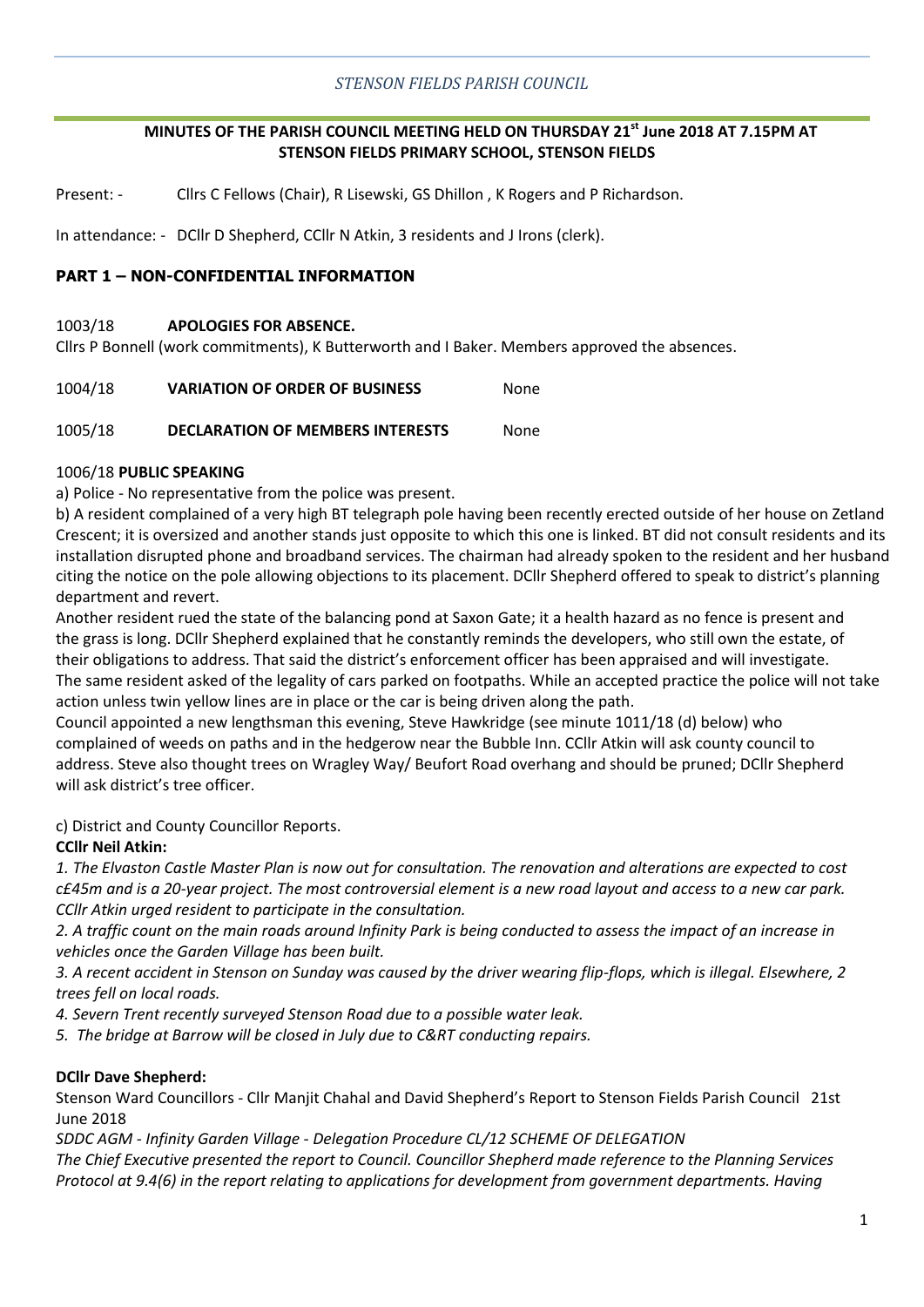*ascertained that this exclusion from delegated powers existed before the latest revisions, the Councillor queried how the Infinity Garden Village application could have proceeded. The Chief Executive referred to errors made in not notifying Members at the earliest opportunity, but that a vires situation existed in relation to subsequent action taken with committee approval. Reference was also made to the ongoing review of this matter, now nearing completion for report back. Councillor Shepherd wished for it to be recorded that a decision had been made outside the scope of the Scheme of Delegation. The Chief Executive expressed his view that whilst the initiative may have been taken outside the Scheme of Delegation, decisions were taken via the policy committee. Councillor Shepherd felt it would be useful for Members to consider the revisions via tracked changes. RESOLVED:* 

*In accordance with Council Procedure Rule No. 1.1 (f) of the Council's Constitution, Council approved the amended Scheme of Delegation* 

*(Appendix A to the report), to form Part 3 of the Council's Constitution.* 

*Abstentions: Councillors Chahal and Shepherd* 

*Stenson Ward Councillors maintain that the procedure regarding decision delegation to officers specifically excluded under the protocol where government issues were concerned; the decision to apply for "Garden Village" status was a government initiative. The decision to submit an "Expression of Interest" should have been taken by elected members only. They disagreed with the CEOs statement that the situation had been regularised by a policy committee decision.* 

## New Development – Play Area & Grass Cutting

*Once again residents of the new development have contacted Cllrs Chahal and Shepherd to express their disgust at the state of the play area. The dog bins are reported to be full to overflowing and the litter bins likewise. Litter is regularly spread across the play area. Cllr Shepherd has attempted to get a Liaison Meeting with the developers who say that they are unable to comply until the end of July. This was unacceptable so a public meeting between developers and residents was offered and ignored. Cllr Shepherd then asked to meet a representative on site, also ignored. A meeting was then requested with the CEO and senior SDDC officers. A meeting with SDDC Officers has been arranged for 4pm on 21st June 2018, outcome awaited.*

*A copy of the service level agreement operated by the management company has again been request. Dog Bins is an ongoing problem throughout the new estate. Cllr Shepherd had a meeting with SDDC Direct Sevices Manager. See below for the notes on the meeting which took place6th June 2018.*

*Meeting between SDDC Stenson Ward Councillor, Cllr David Shepherd and SDDC Direct Services Manager to Discuss Various Issues within Stenson Ward – 6th June 2018*

### Dog Bin Emptying – New Development Stenson Road

*Cllr Shepherd outlined the complaints from residents and recounted the number of times he had raised the problem with both the developers and South Derbyshire District Council. The developers had agreed at the Liaison Meetings arranged by Cllrs Chahal and Shepherd to provide 4 dog bins which were installed some time ago. Unfortunately, residents are concerned that the bins overflow on a regular basis; councillors have suggested larger bins in the past. The contract to empty the bins was awarded to South Derbyshire District Council who confirm that they empty the bins twice a week. The SDDC Direct Services Manager proposes to monitor the bins regarding whether they are half full, full or overflowing and inform councillors of the results. If the bins prove to be inadequate, Cllrs Chahal and Shepherd will ask the developers to provide larger bins.* 

### Litter – New Development

*Residents on the new development are constantly complaining regarding the amount of litter in the area. Councillors recognise that the developers retain responsibility for the maintenance of the new development, deciding not to transfer responsibility to South Derbyshire District Council. Councillors have been informed that residents are required to pay £100 per year for maintenance. Cllrs Chahal and Shepherd have requested a copy of the management scheme and service level agreement but are yet to receive one, they will ask again for a copy.* 

## Grass Cutting - Stenson Ward

*Complaints continue to be raised by residents regarding the cutting of verges and open spaces. The Direct Servicers Manager recognised that the cutting left something to be desired but he hoped that the new equipment on order will resolve the problem. SDDC is awaiting delivery of four new mowers which will resolve the situation. The old equipment does not cut wet grass well but the new equipment will. In view of the amount of rain recently has highlighted the problem. SDDC have invested in plant and personnel, so it is hoped that grass cutting will improve.* Community Facility

*Members of the Liaison Committee were told that construction of the Community Facility would begin in July 2018. Cllrs Shepherd and Chahal have been issued with a schedule showing building will not start until August/September.*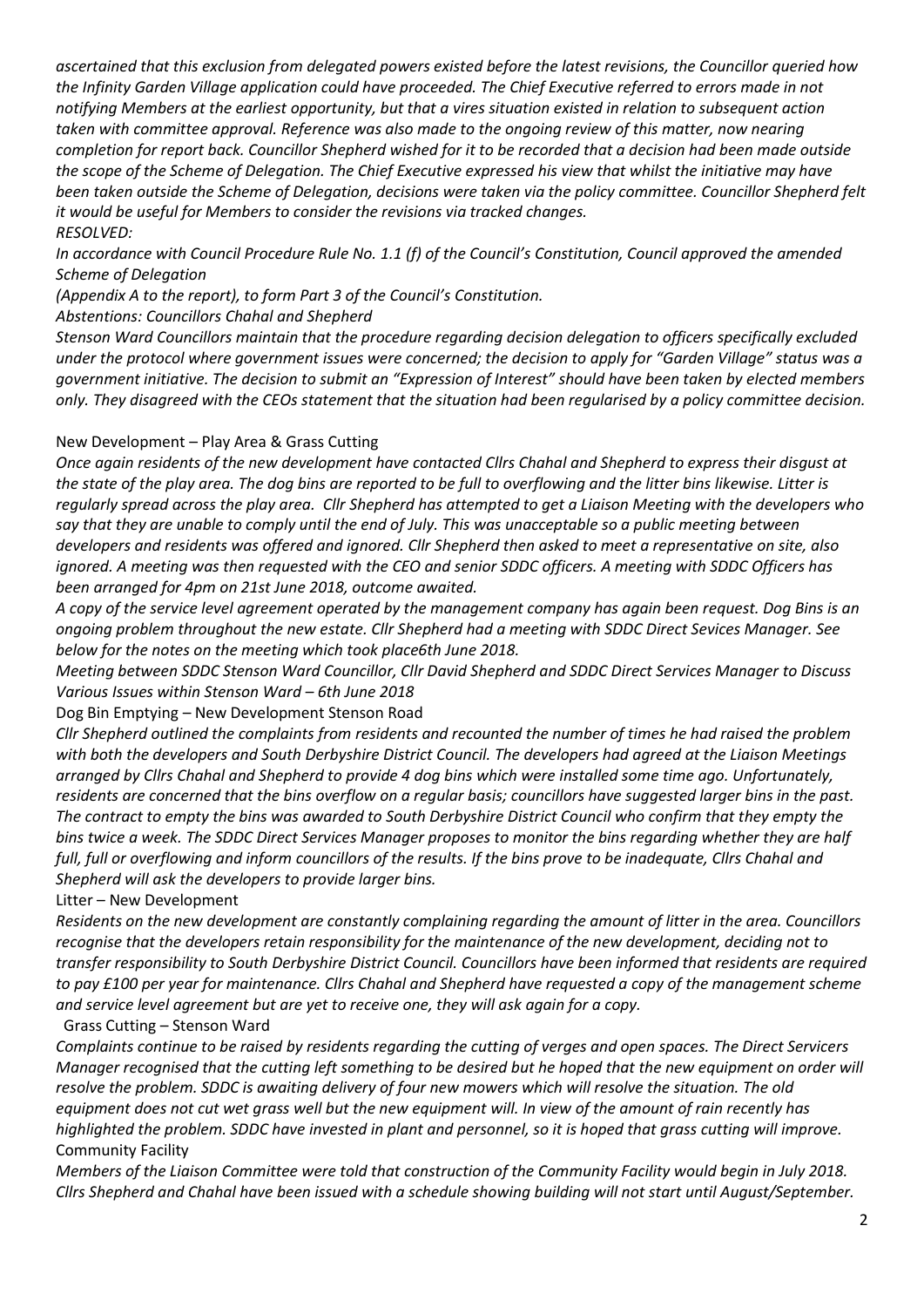*Cllrs Chahal and Shepherd intend to challenge to request SDDC to consider enforcement action if the build is delayed again.*

Vandalism

*Resident approached Cllrs Chahal and Shepherd to ask if the footway joining the footway leading to the school and the ASDA shopping centre. The reason for the request being that properties either side of the footway have been burgled and had cars parked on their drives vandalised. Cllrs Chahal and Shepherd issued a newsletter asking residents for their views on closure and also met with residents using the footway to access the school. The response was to reject closure. Cllr Shepherd raised the matter at the Repton Area Forum on 19th June 2018 asking for a CCTV to be affixed to the street lamp at the entrance to the footway.*

## Flood Liaison Meeting

*Cllr Shepherd attended the meeting on 20th June 2018. He asked the representatives of Severn/Trent and the Environment Agency about the current thinking regarding the SuDS. He speculated that the balancing pond on the new estate must have been amongst the first such pond in South Derbyshire. In view of the various health and safety issues being raised, he asked if advice on them had changed. The Environment Agency said that they had quide lines. The construction industry body CIRIA has a SuDS Manual (C753) with recommendations for it's members. There was not a common understanding between the agencies present. Cllr Shepherd asked that guidance from any agency be circulated and hoped that SDDC would issue guidance to developers soon.*

Matters to Raise at Repton Area Forum - See separate report. Miscellaneous

- *1. Trees on Wragley Way pollarding request from residents.*
- *2. Foliage on Canal Bridge – Barrow-on-Trent Sinfin Lane/Deep Dale Lane. Canal and River authority cut back 20th June 2018.*
- *3. Complaints about telephone poles.*
- *4. Parking dispute between residents.*
- *5. Trees overhanging the footway to school.*
- *6. Water on footway to school*

*Cllrs Chahal and Shepherd hold monthly surgeries in the local school and attend the Stenson Fields Parish Council meetings. Always available to residents and parish councillors.*

In addition Cllr Rogers wondered whether another doctor's surgery will be built at the IGV; DCllr Shepherd has asked for one. Cllr Lisewski added that a recent publication from the Derby Telegraph cited this and other amenities to be built although he questioned the veracity of the article as it is not an official press release.

The clerk had been contacted by a resident at Goathland Rd who complained of a large tree overhanging her property. Cllr Shepherd will ask the SDDC tree officer to visit.

The chairman thanked district and county councillors and residents for their attendances and contributions.

# 1007/18 **TO APPROVE THE MINUTES OF THE ANNUAL PARISH COUNCIL MEETING HELD ON 17th May 2018**

These were approved and accepted as a true record once a minor amendment was made after which they were signed by the chairman.

## 1008/18 **TO DETERMINE WHICH ITEMS IF ANY TO BE TAKEN WITH THE PUBLIC EXCLUDED -** None.

## 1009/18 **CHAIRMAN'S ANNOUNCEMENTS AND REPORTS**

Both chairman and vice-chairman attended the recent IGV liaison group meeting on  $7<sup>th</sup>$  June but neither attended the Safer Neighbourhood & Area Forum on 19<sup>th</sup> June.

## 1010/18 **CLERK'S REPORT & CORRESPONDENCE**

Nothing of note to report as all items are included in minute 1011/18 below.

## 1011/18 **Matters for Decision or Discussion:**

a) Police Issues/Speed Limits/Road Safety. Cllr Lisewski confirmed that the drivers of 4 travellers vans trawling the area recently were sent police and district enforcement warning letters; the vans disappeared for a while but have returned. He noted that an accident on Stenson Road involving a bus was attended by police and ambulance services but he could not access any details. Cllr Lisewski will confirm the date and send to the clerk who will enquire. Cllr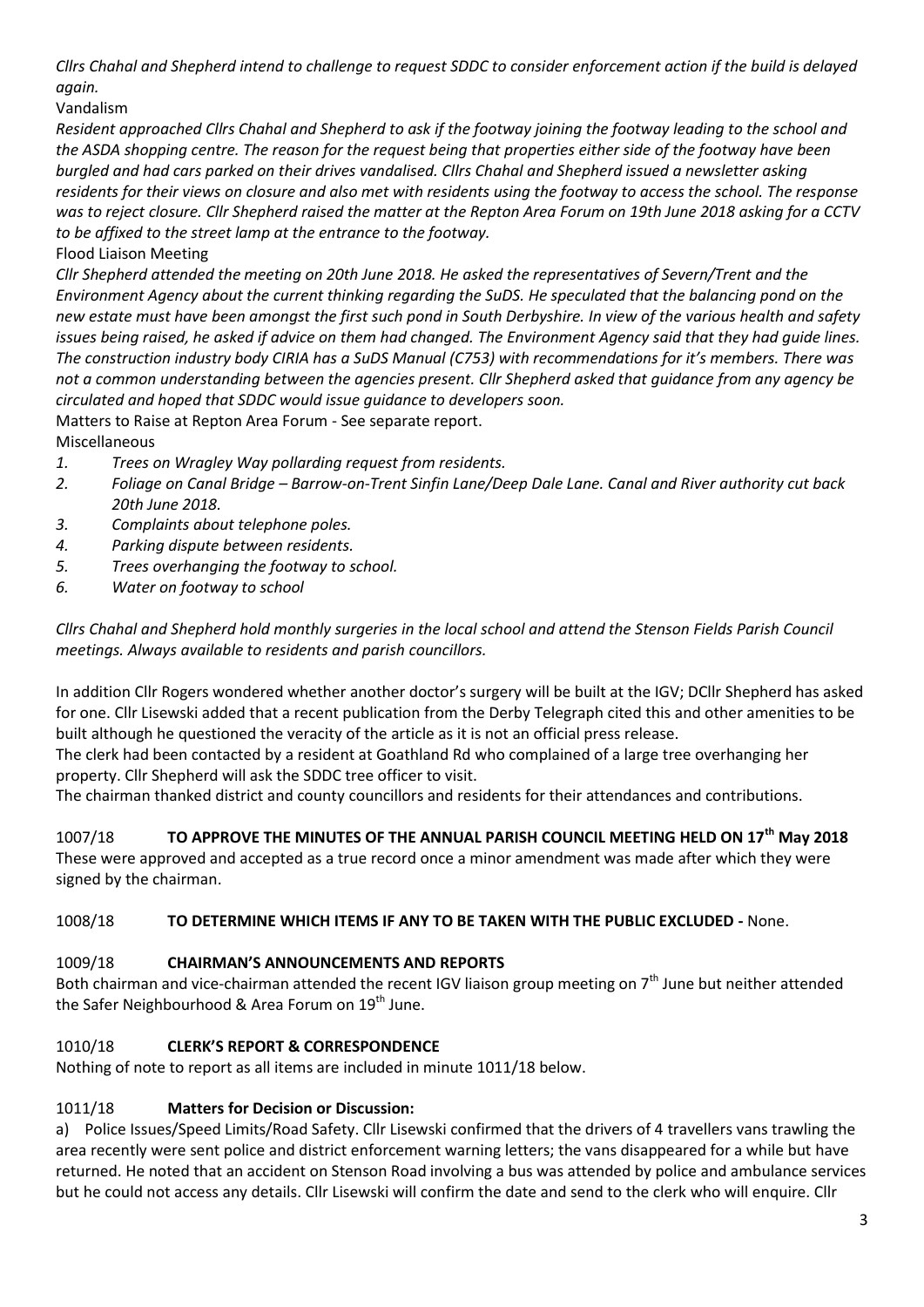Richardson added that an accident on Grampian Way occurred on 10<sup>th</sup> June but was unable to access details; clerk to enquire.

b) Saxon Gate at Newton Village Development, Stenson Road; discussed earlier.

c) Environmental issues (Biffa, trees, bulbs, bins etc). Clerk sent an ultimatum to Biffa yesterday after another noncollection from its waste bin at the school and awaits its reply. Trees and bulbs will be discussed at the next meeting on Cllr Baker's return. Clerk received confirmation that the contractor will begin fitting meshing to the Fox Close goalmouth areas next week. Clerk to ask for topsoil to be removed and have the invoice altered accordingly. d) Lengthsman Scheme including appointment of a new employee. A new lengthsman was interviewed by the chairman and vice-chairman before tonight's meeting and his employment begins tomorrow. He will send his payroll details to either the clerk or payroll technician (or both) and will arrange a DBS check to be conducted for

himself. The chairman confirmed that both the 2 new lengthsman (tonight's and last month's appointments) will send their work sheets directly to the clerk. Clerk to send a letter of gratitude to the retiring lengthsman for his service and dedication.

The current lengthsman forwarded the following comments to the clerk over which members made decisions: *1. The notice boards at Wragley Way, Arleston Lane and the one at the back of the school all seem to be suffering by losing layers of wood obviously from the rain. Resolved: clerk to obtain a quote for 4 new boards with the Wragley Way board a priority.* 

*2. There is a protex notice placed on the Beaufort Road street sign (Stenson road end), I'm not sure it has permission or needs it. Resolved: lengthsmen may remove these advertising signs at will.* 

*3. Both dog bins (one at the top of the football field on the right going through to the pub car park and the one just opposite the Pilgrims Way play park) are obscured by the overhanging trees, maybe putting people off using them. Resolved: no action at present as we are in the middle of the bird-nesting season.* 

*4. People are picking up the dog mess around several areas and just leaving bags randomly on the ground. Resolved*: *clerk to ask the dog patrol warden to visit and take action if culprits are observed.* 

*5. The gates on the children's play area no longer close properly due to them having dropped. Resolved: clerk to ask SDDC to repair.* 

*6. What should I do if there is a lot of glass that is not easily picked up with the pickers? Resolved: clerk to furnish lengthsmen with details of a company dealing in tools to address this.* 

e) Website designer update. **Resolved:** clerk awaits a new designer's creation of a template for another council before progressing so this item to be held over to the next meeting.

f) Reply from CCllr Atkin over social care provision within the council tax (if any). None and CCllr Atkin was not asked tonight so held over to the next meeting.

g) Reply from City Council & Davidsons over yellow lines at Wragley Way. None although when raised at the IGV meeting a Derby City council officer assured he will consider the possibility.

h) To consider upgrading the Ledbury Chase play equipment. **Resolved:** held over to the next meeting.

i) Notice board duty. **Resolved:** clerk to furnish future agendas to the new lengthsmen for them to post on notice boards.

j) Outcome of the Infinity Garden Village Liaison Group meeting on 7th June; discussed earlier.

k) Outcome of the Repton Area Forum meeting on 19th June; discussed earlier.

## 1012/18 **PLANNING**

## **Applications**

9/2018/0512 - THE ERECTION OF A TWO STOREY SIDE EXTENSION AT 51 GLENMORE DRIVE STENSON FIELDS. **Resolved**: no objection.

9/2018/0517 - THE ERECTION OF A WOODEN BOUNDARY FENCE ON TOP OF EXISTING BRICK WALL AT 2 TULLA CLOSE STENSON FIELDS**. Resolved:** no objection.

Decisions.

9/2018/0014 - THE ERECTION OF A FIRST FLOOR SIDE EXTENSION, GARAGE CONVERSION AND SINGLE STOREY REAR EXTENSION AT 18 WITTON COURT STENSON FIELDS. Householder Permission Granted